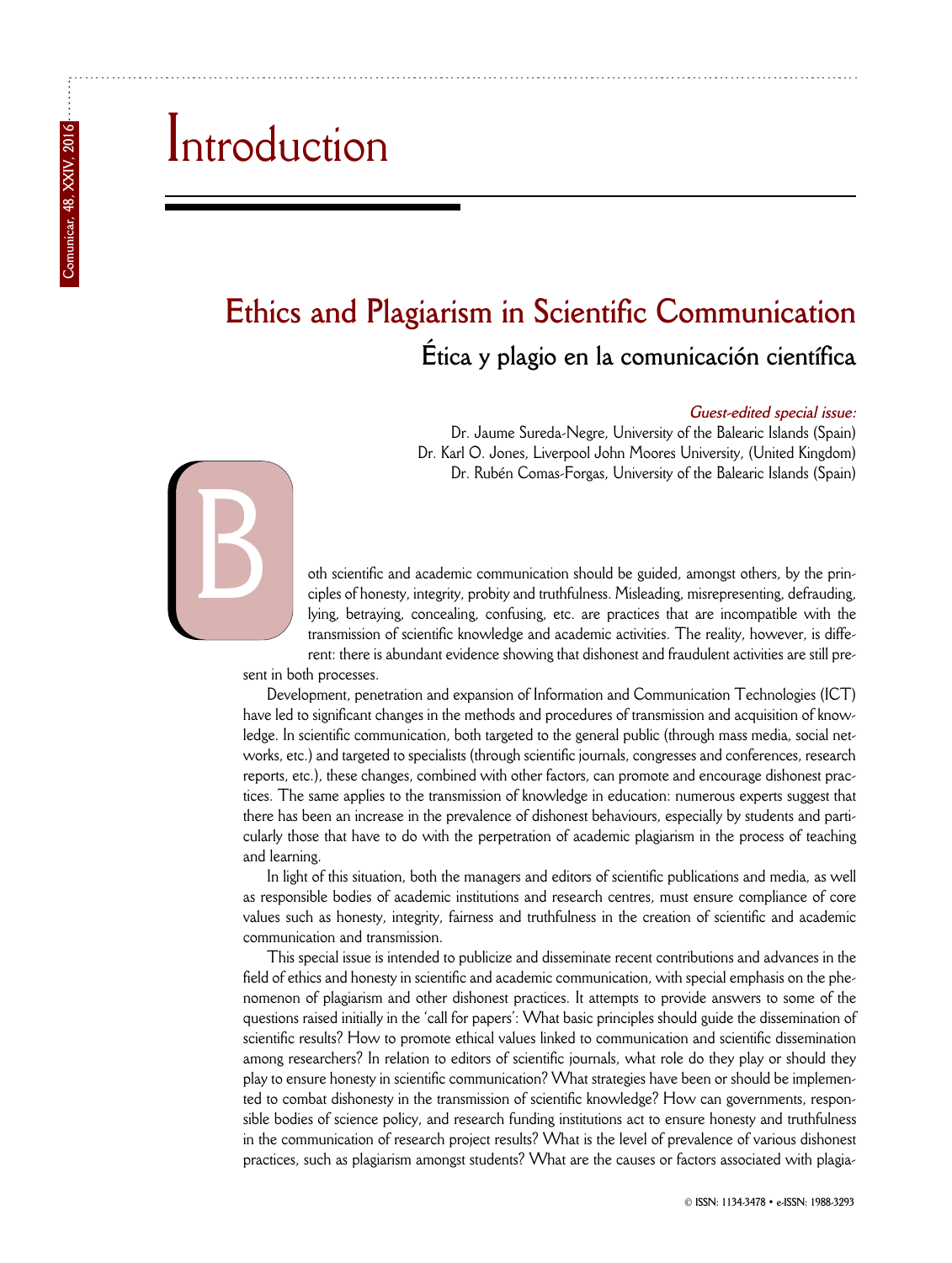## Introduction

rism and other fraudulent practices amongst students? What measures and strategies exist to combat dishonest practices by students, what is their effectiveness and how they could be improved? The articles in this dossier can be classified into three categories: the first, consisting of two works focuses on issues related to ethics and integrity in research; the second consists of two contributions that deal with ethics within teaching and learning, and finally, the third, concentrates on analysing the attitudes and opinions of university students about downloads and consumption of audio-visual products through the Internet, with particular emphasis on illegal downloads.

In the first article «Plagiarism and academic integrity in Germany» Ruipérez and Garcia-Cabrero, who are researchers at the National University of Distance Education (UNED), perform a thorough review of how academic and scientific dishonesty is approached and faced in Germany, with special emphasis on detecting and combating plagiarism at doctoral thesis level. This is a significant contribution in that it helps, above all, to understand how Germany has addressed the problem of plagiarism in doctoral dissertations from collaborative



experiences (such as the Wiki «VroniPlag») and by creating the figure of Ombudsman of Science, which has enabled a homogenization of guidelines and principles for action against dishonest conduct in science in the whole country.

The second article, «Antifraud Editorial Policy in Spanish and Latin American Scientific Publication: JCR Social Sciences Edition», conducted by Hernandez-Ruiz (a researcher based at the University of Alicante, Spain), discusses and describes how the editorial policy of the Spanish and Latin American area social sciences scientific journals deal with questions of editorial ethics. The analysis of the editorial policies and ethical codes of the 107 journals indexed in the area of Social Sciences in the Journal Citation Reports (2014) provides a series of remarkable results: despite the existence of international standards to address the issue of ethics and fraud in scientific publications, they are considered by very few publications analysed by the study. There is great heterogeneity in terms of anti-fraud measures proposed in the journals and with different levels of demand and rigor; there is little treatment of issues such as authorship of articles, plagiarism and self-plagiarism, fabrication of data, and so on, and most regulations focus on the original character of the study submitted and the advertence of no simultaneous sending of the same work to various journals. In addition, results demonstrate the journals with a higher impact have better and more profuse treatment of scientific ethics in their editorial policy than lower impact ones. Finally, the author explains the need to adapt and reach a consensus about own editorial standards for journals in the field